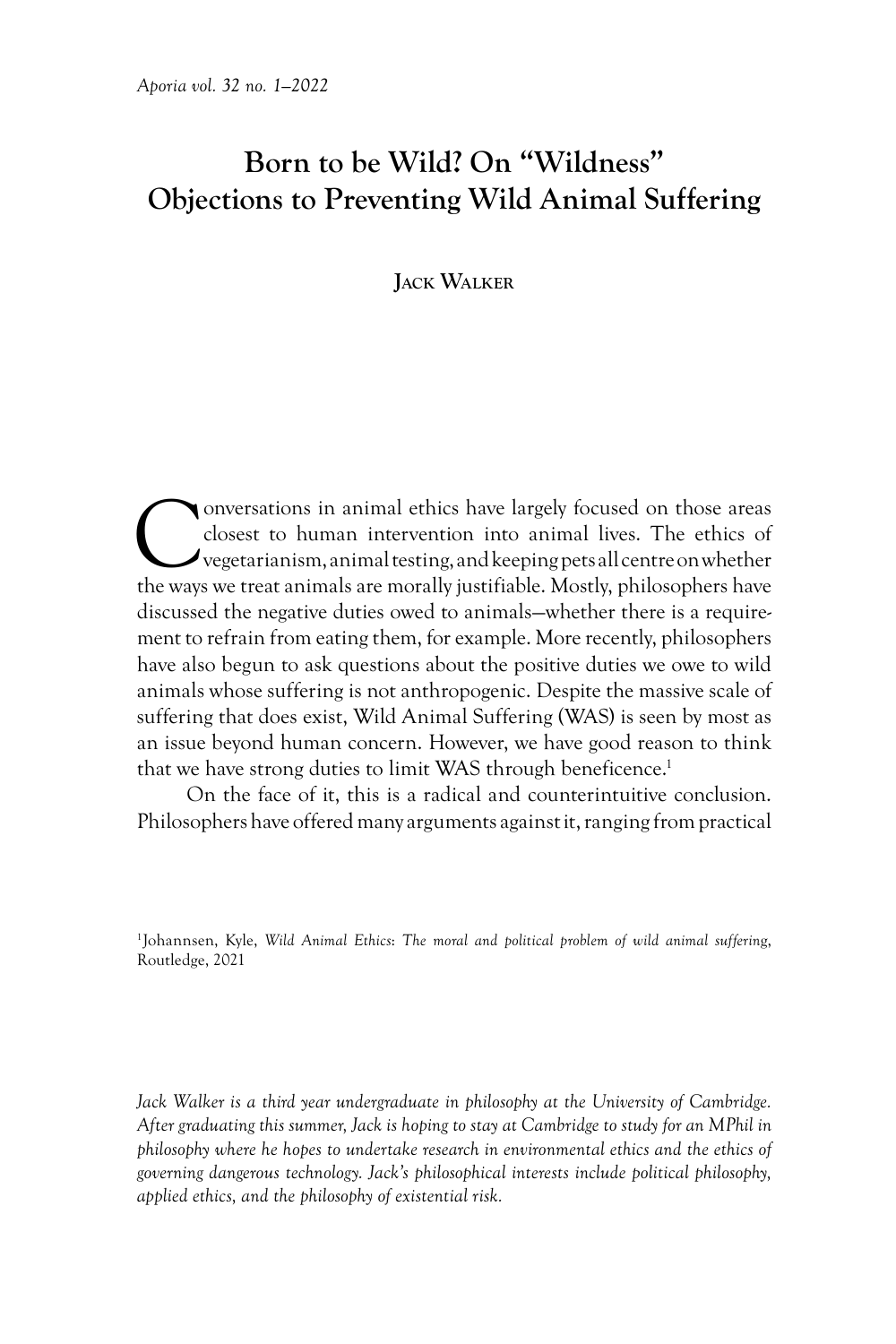concerns,<sup>2</sup> to principled moral objections.<sup>3</sup> In my view, many of the moral objections against intervention stem from an intuition that intervention is wrong because it is unnatural. To be clear, this is not just a fallacious appeal to nature, and instead contains sophisticated arguments worthy of consideration. In this essay, I do not take a stance on whether we have a moral duty to intervene. Instead I aim for the more limited conclusion that objections from the value of wildness fail to show we do not have such a duty. This is because of a dilemma concerning whether the value of wild nature is to be understood as lexically prior (or morally prior even in the face of conflicting moral concerns) to the value of preventing WAS.

In (I) I set out a typical pro-intervention argument and speculate as to why we find its conclusion so unappealing. In (II) I respond to an argument from Tom Regan that intervention is unnecessary because animals lack moral agency, concluding that natural states of affairs can still be morally relevant.<sup>4</sup> In (III) I set out a more sophisticated objection based on the intrinsic value of wildness, showing how this view can be defended from the counterargument that wildness is illusory. Finally, in (IV) I set out the aforementioned lexical priority dilemma, arguing that this poses a severe problem for those opposing intervention on wildness grounds. Specifically, I argue that when faced with the question of whether the value of wildness is lexically prior to the moral importance of WAS, those who oppose intervention on wildness grounds can't easily accept either option. This is significant because it threatens the core of many of the moral arguments used to oppose intervention.

# **(I) An Argument for Intervention**

Many arguments defending a duty to limit WAS follow a similar structure. Typically, these begin by noting that most animals are "r-strategist"

<sup>2</sup>Delon, Nicolas and Purves, Duncan, *Wild Animal Suffering is Intractable*, Journal of Agricultural and Environmental Ethics, 2018. Even though there are many practical difficulties that might prevent us from safely intervening to reduce WAS, this has no bearing on the wider moral question of whether we ought to intervene if we could. Indeed, clarifying our moral obligations will influence practical matters since it will likely determine how many resources we are willing to spend on researching technologies that would enable us to intervene in the future. Given this, I won't spend any time addressing practical objections to intervention and will instead focus exclusively on straightforwardmoral objections.

<sup>3</sup>Palmer, Clare, *The Value of Wild Nature: Comments on Kyle Johannsen's Wild Animal Ethics,*  Philosophia, 2021 and Hettinger, Ned, Naturalness, Wild Animal Suffering and Palmer on Laissez-Faire, The Ethics Forum, 2018

<sup>4</sup>Regan, Tom, *The Case for Animal Rights*, Berkeley, University of California Press, 2004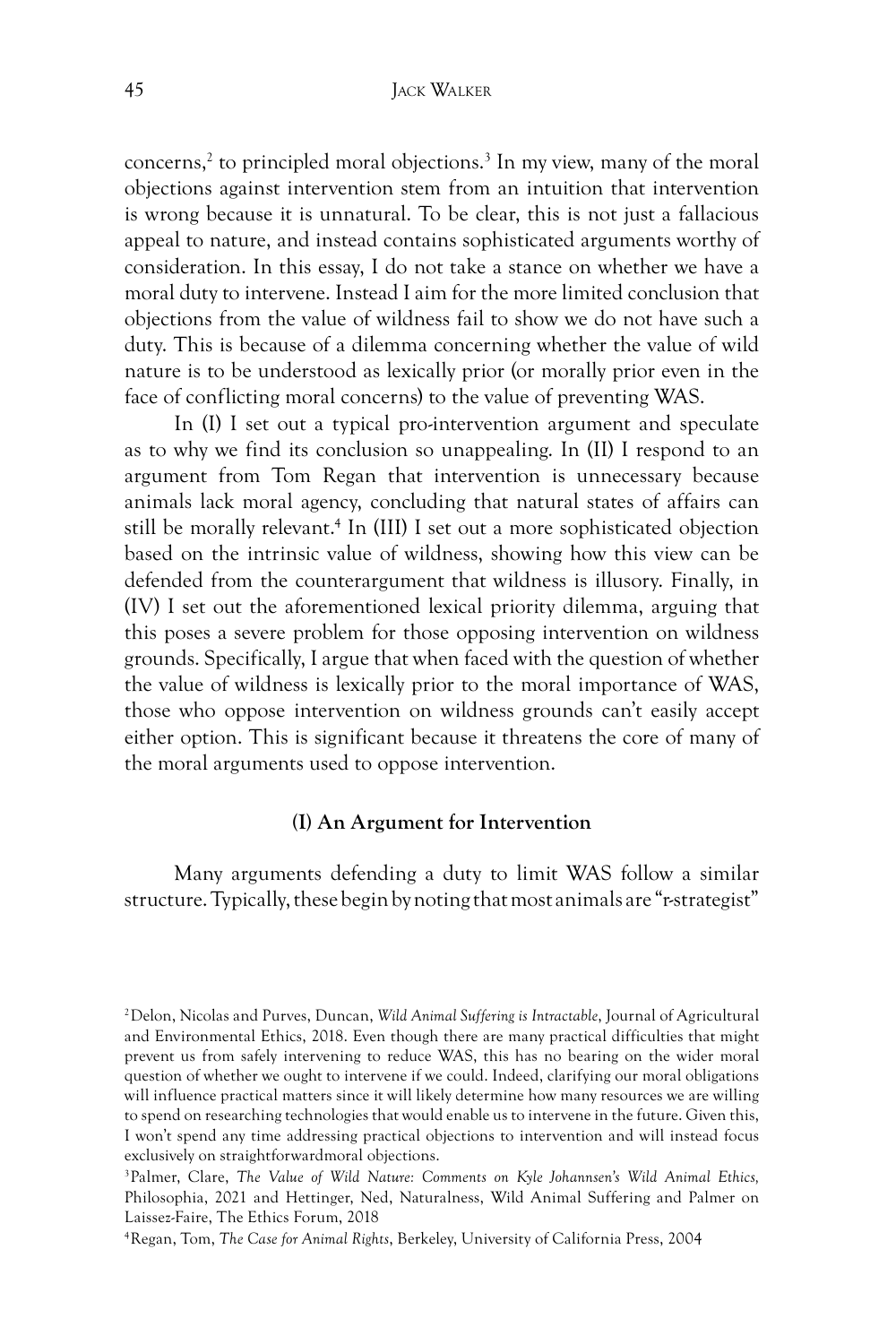reproducers. This means that they preserve their genetic material by having large numbers of offspring that they are relatively uninvested in. As a result, most offspring fail to reach maturity and instead die young.

Importantly, I am not concerned here with rectificatory duties to intervene to save animals from anthropogenic harms, such as saving wild animals from bushfires caused by climate change or cleaning up oil spills. Rather, I am talking about the stronger claim that we owe a duty of beneficence to reduce the suffering of wild animals, even if we had no role in causing it. Here is a typical argument for this claim:<sup>5</sup>

Typical Pro-intervention Argument:

- 1. If an animal's life is dominated by suffering and ends in premature death, it is not a flourishing one and might not be worth living.6
- 2. Most animals that are r-strategists lead lives dominated by suffering which end in premature death.
- 3. Most sentient animals are r-strategists.
- $C_{1}$ . . Most sentient animals don't lead flourishing lives and these lives might not be worth living.
- 4. If we can alleviate great amounts of suffering by intervening in natural processes, without incurring excessive cost to ourselves, we have a collective duty to do so.
- 5. We can alleviate great amounts of suffering by intervening in natural processes, without incurring excessive cost to ourselves. (If we cannot presently intervene then we have a duty to pursue intervention strategies through research).

5My exegesis here draws heavily from p2 of Johannsen's *Wild Animal Ethics*.

<sup>6</sup>It is worth noting here that a weaker version of P1 (with the other premises adjusted accordingly) can be employed and still give a completely functional argument if we are uncomfortable making strong claims about whether the lives of specific animals are worth living. For example, we might instead opt for something like "It is morally bad if an animal's life is dominated by suffering and ends in premature death." I use this formulation since it is common in the literature, but the argument doesn't hinge on it.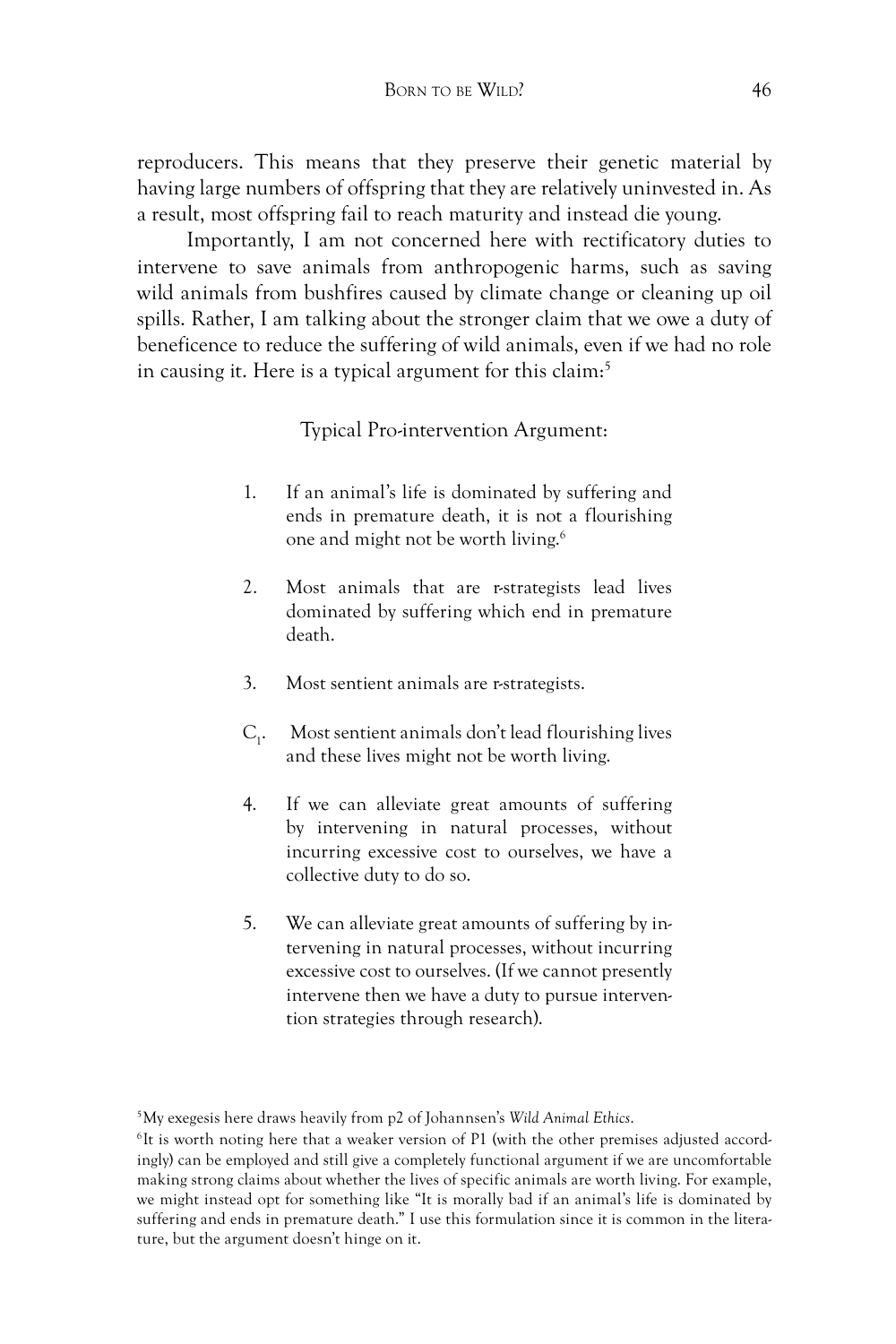#### **47** JACK WALKER

 $C_2$ . Therefore, we have a collective duty to intervene in natural processes to reduce WAS.

I won't seek to defend these premises fully since my intervention is primarily focused on rebutting a specific critique of the position. However, I will give some brief support to the controversial premises, which I take to be P2, P4 and P5.

P2: Whilst the r-strategy is effective at ensuring genes are passed onto future generations, it is extraordinarily bad at maximising the wellbeing of individual animals. The offspring of r-strategists typically receive minimal protection from their parents, leaving many of them to die young. Methods of death for wild animals range from the quick and painful, such as being eaten by a predator, to the slow and painful, such as a protracted death from starvation, exposure, injury, or disease. Furthermore, we have good reason to believe that many animals in the wild suffer persistent psychological stresses throughout their lives as well (Johannsen 14). Once we take notice of these factors, it becomes clear that for most wild animals, the natural world is far from idyllic, as it is often presented in nature documentaries which often focus exclusively on large adult mammals that are not r-strategists.

P4: We can compare this proposed duty with similar duties owed to human beings who are suffering. Here I take it as given that the question is not whether we have any duties of beneficence towards human strangers at all—most people feel strongly that we do—but, rather when it becomes excusable for us not to assist. Singer famously argued that we have a strong duty of beneficence to help people suffering from poverty, even when we don't have any personal relationship with them.7 Consider a version of Singer's drowning child case where a wild animal is drowning instead of the human child. Assuming we knew that we wouldn't be incurring excessive costs to ourselves, many of us would surely feel a similar compulsion to save the wild animal. At the very least, we would feel deeply uncomfortable if we chose not to help. So long as we agree wild animals have any moral status whatsoever, it seems hard to deny P4 on grounds that aren't simple speciesism.

Finally, we can bolster P5 by noting that there have already been many plans proposed as to how intervention might work, some of which

<sup>7</sup>Singer, Peter, *Famine Affluence and Morality*, Philosophy and Public Affairs, 1972. One key difference here is that I've chosen to frame the issue in terms of collective duty, whereas Singer's article famously focuses on the duties of individuals. This is primarily because I take it that meaningful reductions in WAS will require the kind of large-scale interference that necessitates collective action through governments and other public bodies.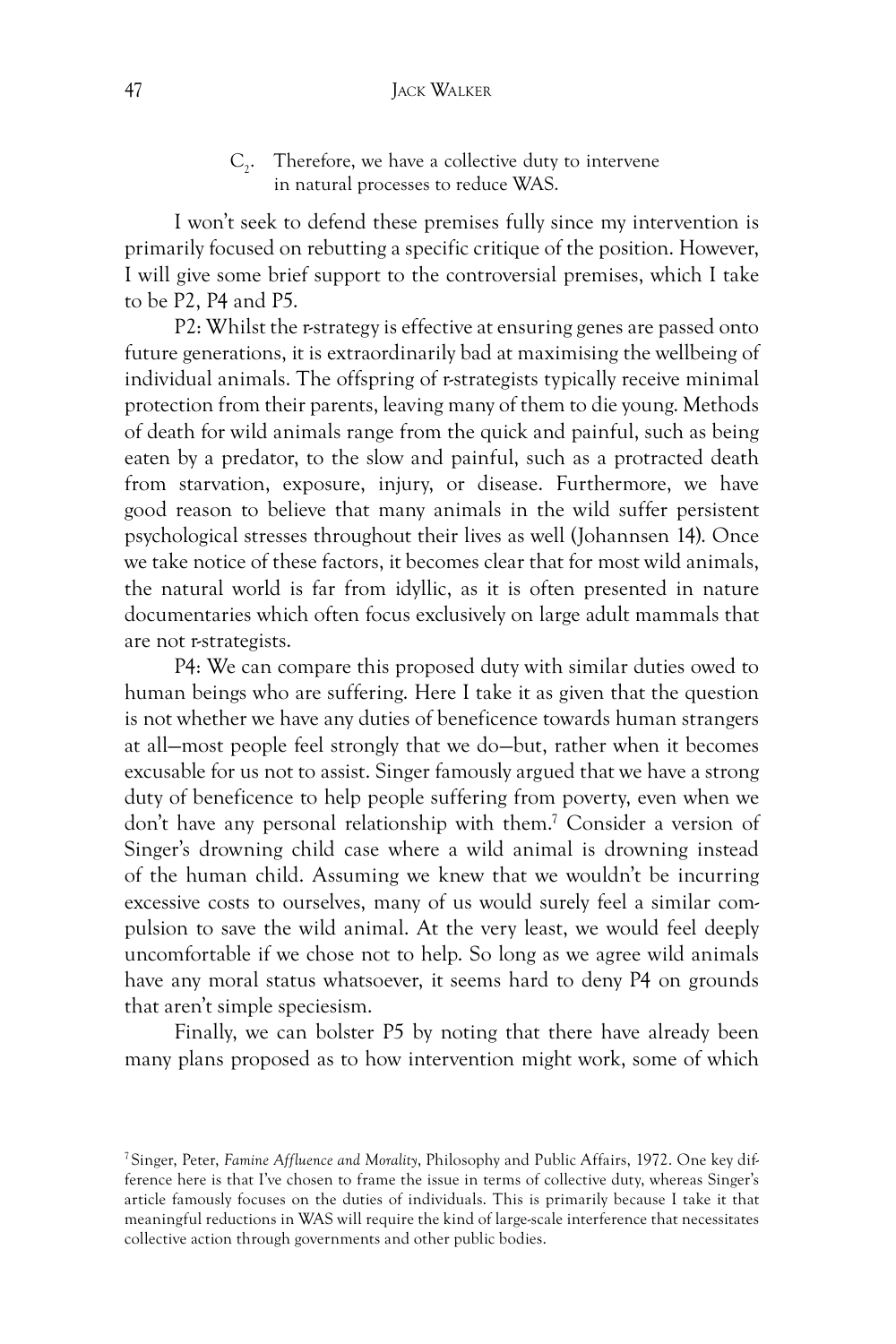are more feasible at present than others (more on this in the next section). However, even if it were the case that we did not know how to intervene safely, the practicality objection should still have little purchase on us. For example, we might accept that due to our limited expertise in ecosystem management, we are not able to radically intervene at present without facing huge risks of upsetting the delicate balance already found in ecological communities (Delon and Purves 3). This is why documentary filmmakers normally do not interfere with predator-prey relationships, since in doing so they would likely be creating more harm than good. If they kept predators from their prey every time, the predators would go hungry and the unchecked prey population would rapidly multiply and outstrip their food supply, likely leading to mass starvation. However, this shouldn't cause us to reject P5 wholesale. Indeed, all we need to accept in order to accept P5 in a more limited form is that we could plausibly alleviate WAS to some degree in the future through intervention even if we couldn't do this right away. To the extent that we aren't in a position to intervene safely already, we ought to take steps to get closer to that position, such as through prioritising research and raising public consciousness of the issue.

Having accepted this collective duty, how should we achieve it in practice? It is worth briefly noting some potential means of intervention here so we can get a better grasp on what acceptance of this duty might require from us. I do not defend any of these proposed actions here but instead simply present some options that have been suggested, getting progressively more radical:

- Vaccination programmes for wild animals to alleviate harms from preventable disease.
- Food and medical care for wild animals in need.
- Sterilisation in cases of overpopulation to prevent starvation.
- Removing parasitic species such as screw flies, which cause very painful deaths.
- Using CRISPR to lessen wild animals' ability to suffer ("genetic painkillers," Johannsen 74).
- Using CRISPR to make r-strategist animals behave more like k-strategists in their reproductive habits, thereby reducing rates of juvenile mortality.
- Removing the need for predation altogether, such as through the distribution of mass-produced synthetic meat.
- Allowing animal habitats to be destroyed so that fewer will come into existence, thereby reducing overall suffering (Johannsen 57).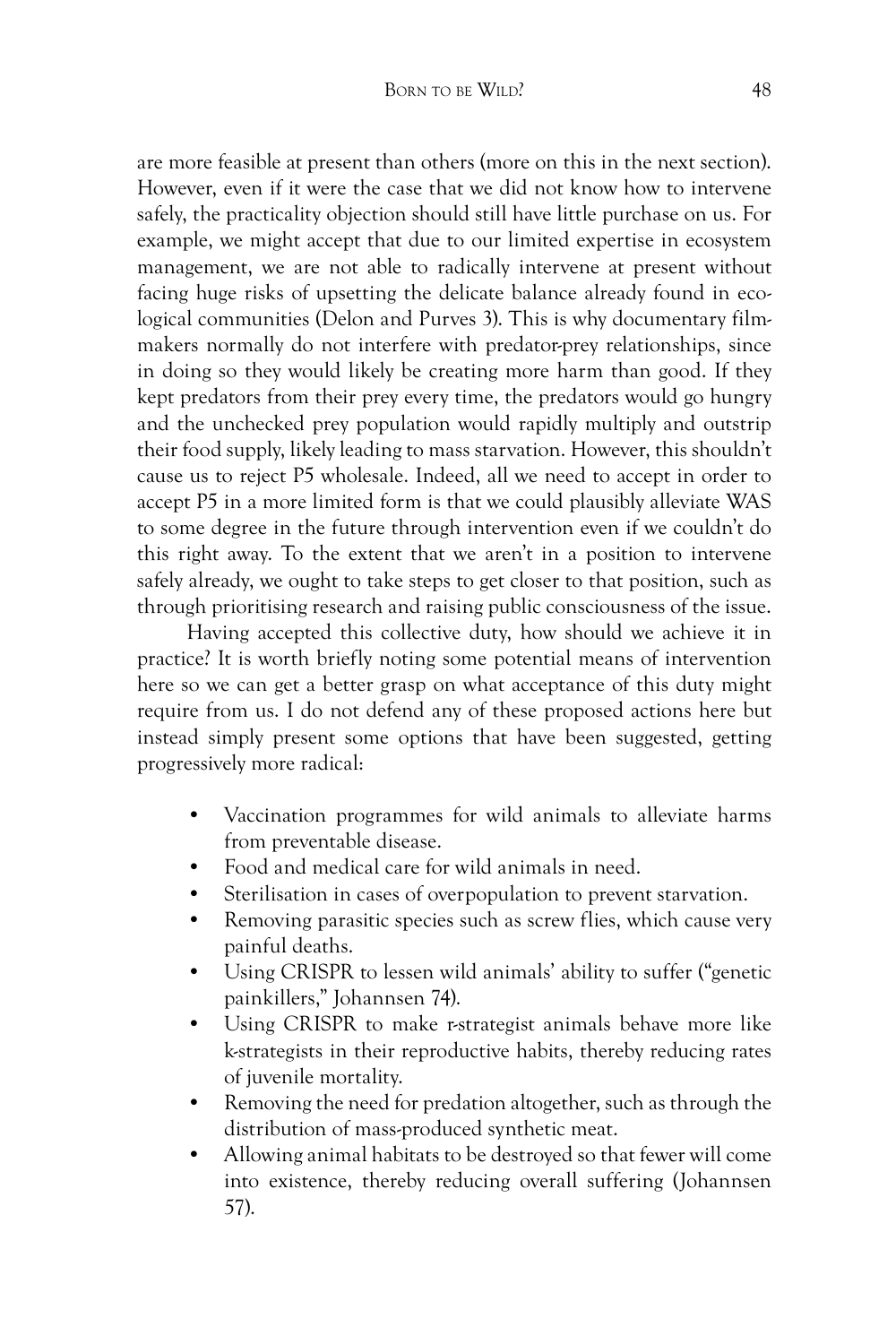Intervention to reduce WAS is not a popular position. Part of this is surely due to the practical worries we have already noted—scientists rightly recoil in horror at the thought of the cascading harms that would occur if radical options were pursued right away. However, I believe that a deeper and more principled moral objection is also at work. Consider what would happen if intervention suddenly became possible in a way that was guaranteed to reduce the suffering of wild animals without causing these cascading harms. I take it that even in this case, most people would likely still have reservations. I believe that a lot of this scepticism draws from a deep intuition that intervention of any kind would be disrupting the rightful course of nature in a problematic way; overstepping our role in a way that is akin to playing God. This is represented in popular environmentalist attitudes towards the wild such as the slogan "take only photos, leave only footprints." Ned Hettinger sums up this view nicely, writing, "We are not boss . . . A proper human relation with nature should be based on proper humility, not grandiosity" (8). We could uncharitably interpret the intuitions these thinkers are drawing from as a misguided, tacit equating of the natural with the good. This equation would clearly be fallacious, but there are stronger possible interpretations which I believe have been dismissed too quickly by some of those who defend intervention to reduce WAS. The remainder of this essay details these stronger versions and shows how they can be dealt with in a more satisfactory way.

#### **(II) Regan's Version**

One way of cashing out this "wildness" intuition is that we should not intervene in the behaviours of animals because they aren't moral agents and so cannot cause moral harm. This reflects the intuition that the natural world is amoral and that to think differently is to make the mistake of projecting human morality onto it. Regan offers us a form of this when he says that "animals are not moral agents and so can have none of the same duties moral agents have" (Regan 357). I take it that his argument can be put roughly as follows:

#### Moral Agency Argument:

- a. Only when an action is performed by a moral agent does that action have moral weight.
- b. Animals are not moral agents.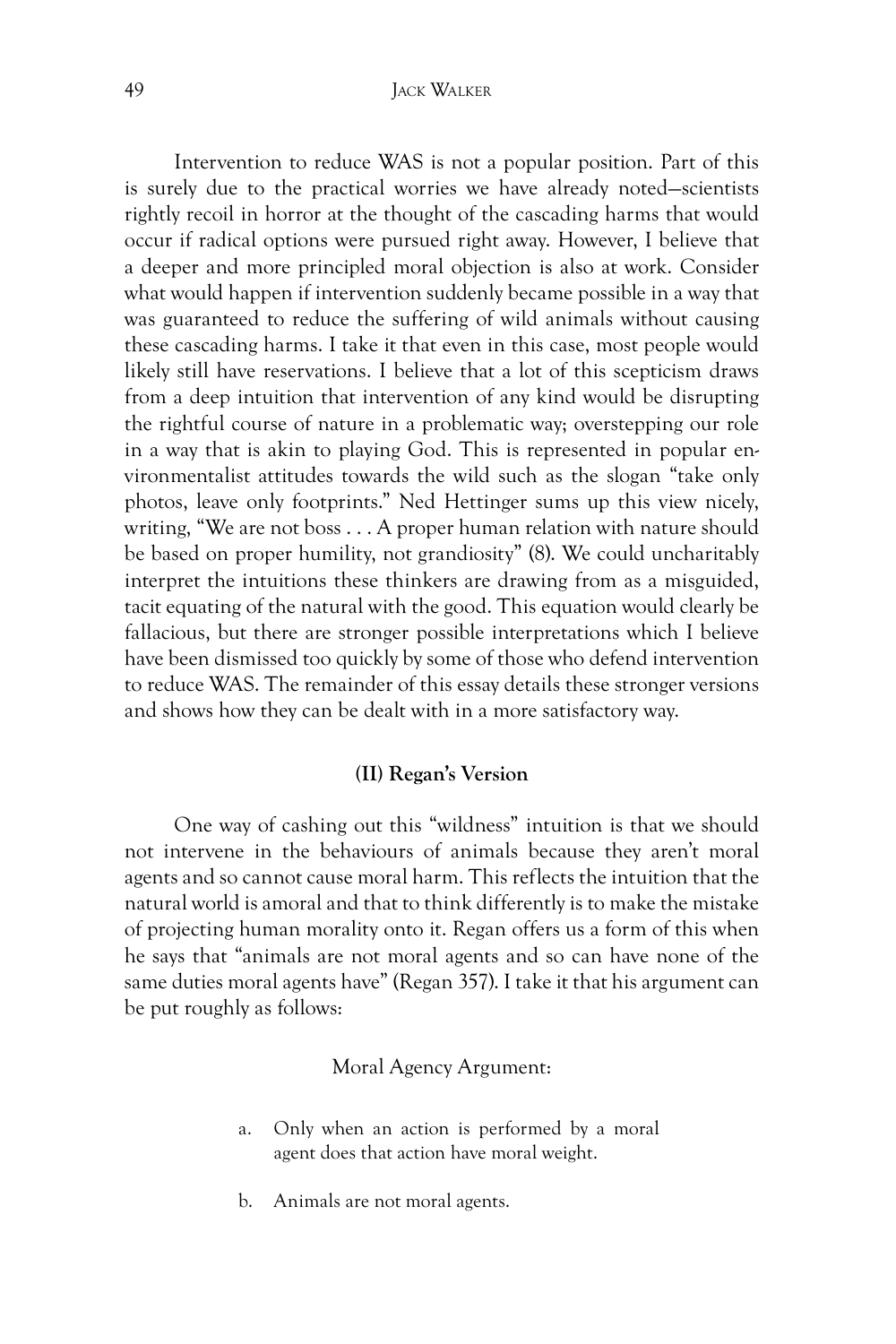- $C_1$ . Therefore, the suffering that animals cause one another does not have moral weight and so it is not morally bad.
- c. If there is no moral badness to prevent, then we cannot have a duty to intervene.
- $C_2$ . Therefore, we do not have a duty to intervene.

Regan concludes that, "The total amount of suffering animals cause one another in nature is not the concern of morally enlightened wildlife management" (Regan 357). Regan would therefore reject P1 of the earlier pro-intervention argument, since the suffering of animals when caused by other animals doesn't generate any moral badness.

The problem with Regan's view is that it confuses the moral status of animals and their actions with the moral status of the consequences that arise as a result. Specifically, Regan's position is implausible since it forces us to concede that suffering in nature is neither good nor bad. If moral agents were always required for there to be appreciably moral states of affairs, it seems we would be unable to say, for example, that it is morally bad that animals should die in a naturally occurring wildfire, since there are no moral agents involved. Yet, this seems to stray wildly from our intuitions since most of us would surely hold that the animals ought to be saved and spared their suffering, or at least that it would be better if they didn't have to suffer at all.

To further see the implausibility of Regan's view, consider a case of a wild dog biting a human. In this instance we can grant that it would not be appropriate to call the dog morally bad, but it seems obvious that we can assign moral weight to the resulting situation. It would clearly be better if the human hadn't been bitten. Similarly, regarding the case of predation, we cannot blame the lion for eating a zebra in order to survive. However, we might lament that it is necessary for the lion's survival to be contingent upon a practice that causes so much suffering. So long as we accept that there are agent independent reasons why something might be good or bad, we can make these vital distinctions and avoid this confusion. As a result, Regan's argument gives us no reason why we shouldn't be concerned with WAS—just because animals aren't moral agents doesn't change the fact that we are.

Mikel Torres summarises this response when he says that the point is not to be concerned with the moral duties of animals themselves; rather, "the point is to decide if we, moral agents, have the duty to intervene in nature to impede animals harming each other" (Torres 5).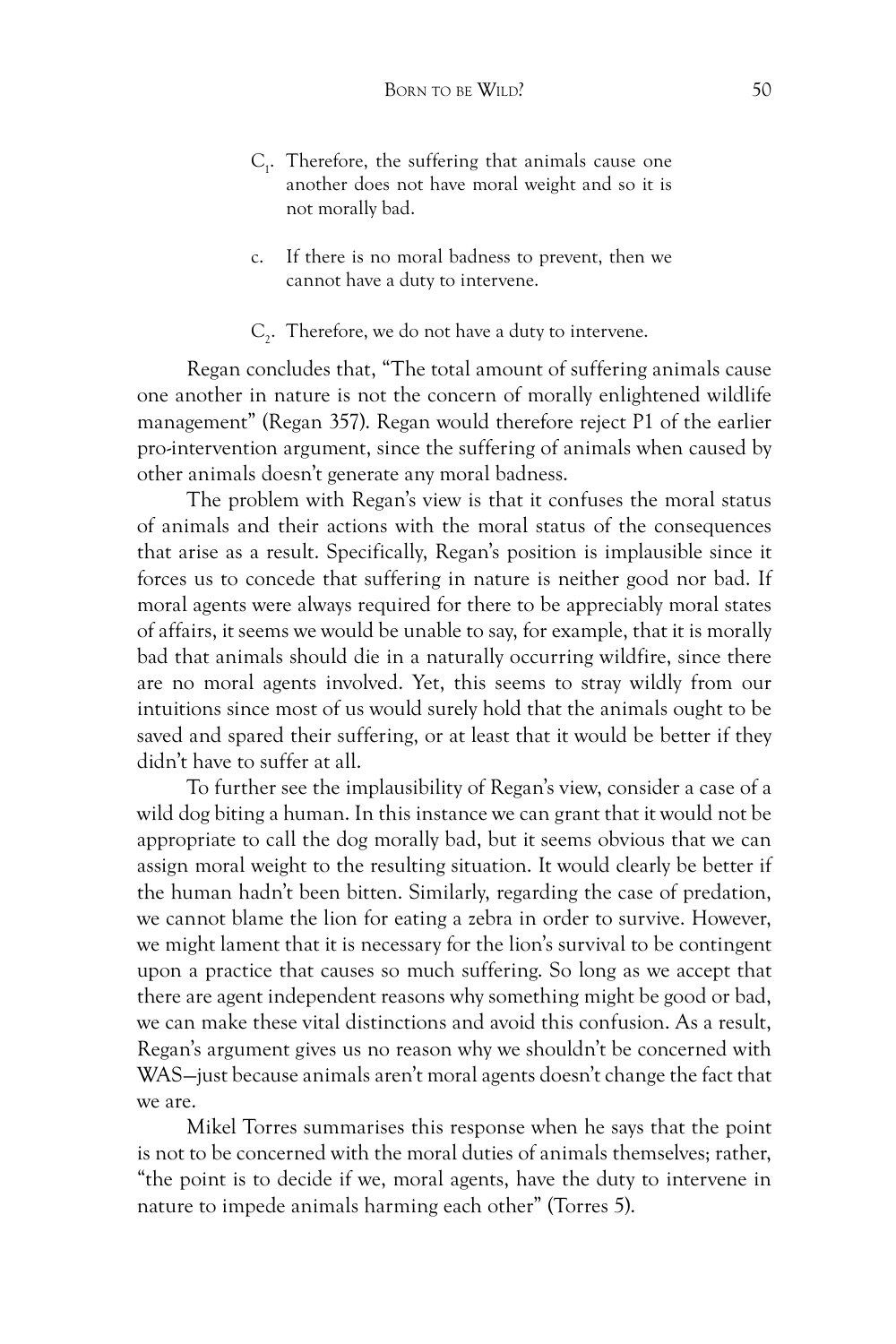#### **(III) The Intrinsic Value Version**

A better "wildness" reply to the pro-intervention argument would involve accepting that WAS is morally bad but then arguing that this is outweighed by, or at least weighed against, the intrinsic value of wildness.8 Johannsen dismisses this argument quickly by saying that "naturalness is not sufficient for goodness, nor an intrinsic source of value" (29). I think he makes too strong a claim here. If we take his view seriously, it entails that it would be permissible for us to meddle in nature for any reason, just so long as this wouldn't cause any disvalue, such as by harming any individual animals. Whether Johannsen recognises it or not, this result is highly unappealing. To see why, consider the following thought experiment:

**Virgin rainforest**: The Brazilian government has decided to build a new motorway which requires felling a portion of the Amazon rainforest, which has until now been undisturbed by human activity. Government scientists have developed a foolproof plan to painlessly relocate all the animals in the area into a new area of rainforest, which has been planted and genetically engineered to speedily grow to have the same physical characteristics as the area that has been felled.

On Johannsen's view, the government's actions seem unproblematic. as no sentient life is harmed. Yet, intuitively there is something deeply wrong here. Specifically, something seems to be lost in the replacement of the area of virgin rainforest with the copy. Based on this case, it certainly seems plausible that there is some intrinsic value to wildness since this

8The intrinsic value claim at play here is much more complex than it may first appear. Naturalness doesn't fit easily into Moore's isolation test, which is the traditional way of understanding intrinsic value, since it is a property of how states of affairs come about rather than the states themselves (Moore, G.E, *The Conception of Intrinsic Value in his Philosophical Studies*, 1922). Furthermore, it is unclear whether we ought to understand intrinsic value in the strongly objective sense that Moore seems to, or in a more subjective sense where intrinsic value is related to those things that human's value (Langton, Rae, *Objective and Unconditioned Value*, Philosophical Review, 2007). If we opt for the latter, this seems to cause some tension since a more anthropocentric conception of value seems radically at odds with the spirit of the objection that value is independent of humans. These issues are worth investigating and don't get the attention they deserve in this literature, but to do so would go beyond the scope of this paper. As such, I'm going to take a common sense understanding of the intrinsic value claim Roughly, this is to say that there is at least some value conferred on a thing or process by its having been produced by the "correct" causal process i.e,. naturally. We might therefore liken the value of naturalness in things and relations to the value of originality in pieces of art.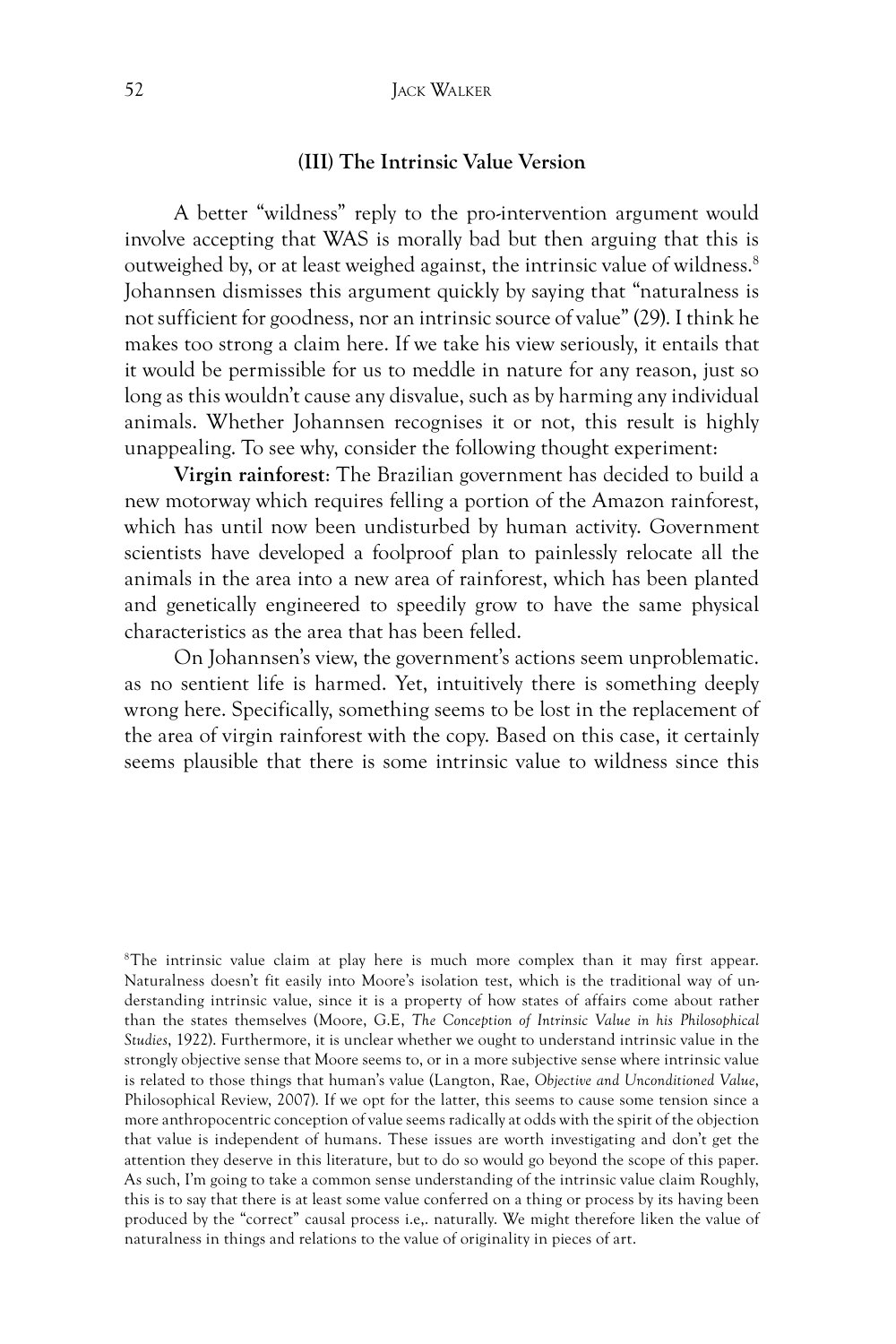is required to explain why the Brazilian government acts wrongly in this instance.9 From here, we can proceed as follows:

Intrinsic Value Precludes Intervention Argument:

- I. It is intrinsically valuable that things be wild.
- II. Intervening to reduce WAS will significantly disrupt the wildness found in nature.
- C. Therefore, it is wrong to intervene to prevent WAS.

Before offering my response, it is worth digging deeper into the concept of wildness, since it plays a major role in this argument. Firstly, wildness as such is perhaps most easily understood as independence from human influence. However, this cannot be the whole story, since not all human intervention makes things less wild. Consider rewilding programmes which aim to restore natural processes, such as by replanting trees in areas of deforestation. This isn't puzzling since in these cases human intervention serves to undo the results of earlier human intervention. Accordingly, it seems like we need to build some kind of modal notion into our understanding of wildness, i.e., wild states of affairs are those that would have obtained had it not been for human actions.

One objection here is that there is no such thing as wild nature due to pervasive human impact on the environment. Hettinger dubs this view "Age of Man Environmentalism," according to which, appealing to the intrinsic value of wildness is universally misguided since it relies on "the illusory ideal of pristine nature" (75). For example, we might appeal to the huge influence that human activity has on the environment, even over relatively undisturbed wild animals. Consider the fact that we have found microplastics present in the stomachs of the deepest marine organisms. The broader claim here is that we cannot appeal to a value of wildness because human impact is so widespread that there is no longer any such thing. As a result, intervention to reduce WAS is unproblematic on this score since "there's no wildness left to lose" (Palmer 8).

<sup>9</sup> Whether or not you find this particular argument convincing, as I happen to, is largely immaterial to the rest of my argument, as will become clear. The point is rather to give some indication as to how the "wildness" intuition might be operationalised and why some find this convincing.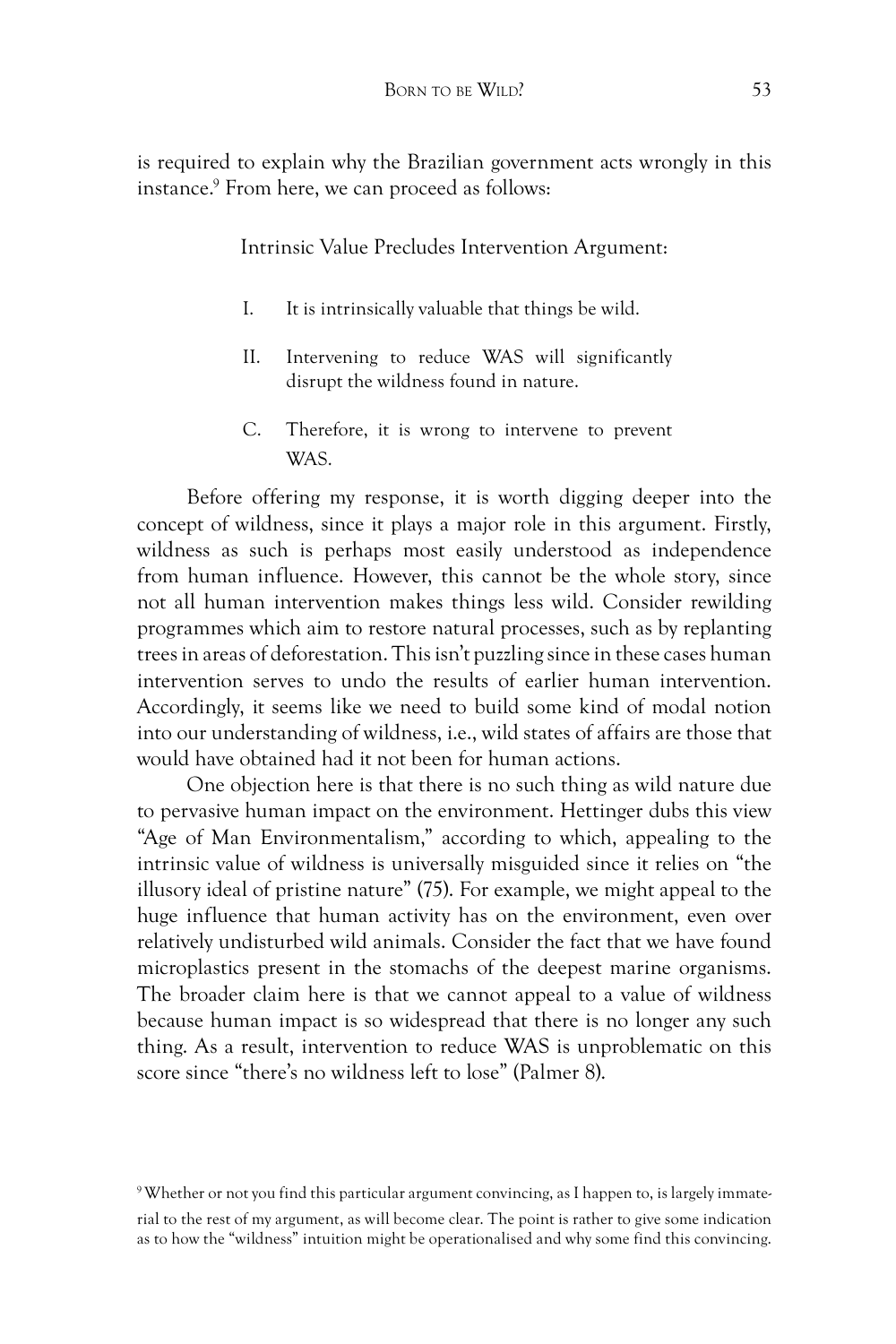The best response here is that wildness comes in degrees rather than being a binary property. For example, an ocean would be considered more or less wild based on the quantity of microplastic within it. It is not that an ocean with one piece of plastic in it is somehow tainted to the same degree as another with millions. When talking about wild animals, it seems like even if we have influenced animals in many ways, they still maintain various wild properties, such as whether they are r-strategists or not. To change this through genetic engineering would be to make those animals, in a meaningful sense, less wild. To summarise then, wild states of affairs are those that *would* have obtained had it not been for human intervention, and states of affairs can be meaningfully understood as more or less wild based on the extent of human influence. Having cleared up the concept of wildness and seen off the "Age of Man" argument, the rest of the paper focuses on a dilemma showing why the intrinsic value of wildness cannot give good reasons against radical interventions.

## **(IV) The Lexical Priority Dilemma**

It is worth noting from the offset that we already intervene in nature, typically for anthropocentric reasons, in ways which are largely held to be unproblematic. For example, the UK government has engaged in various large-scale vaccination programmes to inoculate badgers against tuberculosis to prevent the disease spreading to domesticated cattle. I take it that these vaccination schemes are good even if we disregard the instrumental value that this creates for human agricultural projects and focus solely on the welfare of the animals involved. A crude argument here is to accuse those who oppose intervention on "wildness" grounds of hypocrisy: it seems like we can intervene in wild nature when it is for our own benefit in ways that are morally innocuous, so why should we feel any differently when we are trying to prevent WAS? By itself this is a poor argument since defenders of wildness value can happily accept smallscale interventions like vaccinations, with the justification that they will barely disrupt natural processes and so are only marginally harmful. By contrast, more radical proposals like those favoured by Johannsen threaten to radically alter ecosystems beyond all recognition.

The defender of intervention can do better here. Opponents of intervention who argue on wildness grounds face a dilemma concerning how their intrinsic value claim is to be understood in terms of lexical priority. Here lexical priority refers to a way of thinking about how to compare different morally important things if they conflict. Specifically, if A has lexical priority over B, then no amount of B will be sufficient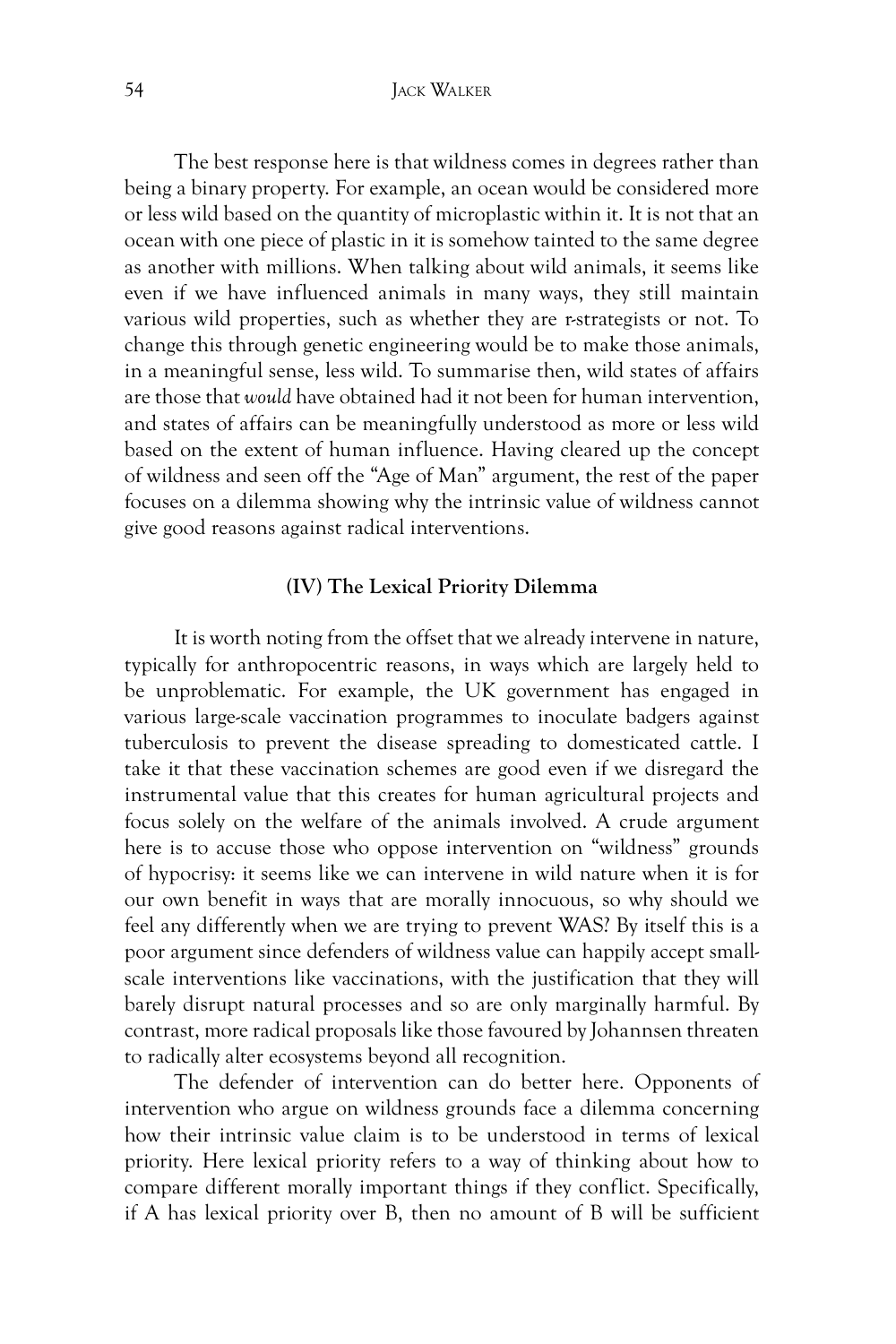to outweigh the importance of A. In other words, A will always have to come first, just as words beginning with "A" must always come before those beginning with "B" in a dictionary. For example, some people think that the moral importance of a human life is lexically prior to the moral importance of a headache. As such, it would always be wrong to sacrifice a human life to alleviate headaches, no matter the amount of headaches in question. When properly considered, a focus on the lexical priority of wildness reveals that the intrinsic value of wildness can't give us good reasons to oppose radical interventions to prevent WAS.

Having accepted that wildness has some intrinsic value, and that WAS is also morally important, we need some framework to decide between the two kinds of value in trade off cases, such as scenarios where reducing WAS would require compromising the wildness of a given area. We have two options here in deciding how this framework should operate:

- 1. The intrinsic value of wildness is lexically prior to the value of preventing WAS.
- 2. The intrinsic value of wildness is not lexically prior to the value of preventing WAS.

If we accept the first option, the importance of preserving wildness would trump preventing WAS in all instances. This is very difficult for the opponent of intervention to accept. For example, upon accepting this lexical priority claim, it seems we would have to give up on the permissibility of vaccinating badgers. However, this is far from the only problematic case. Consider the following:

**Destructive Algae**: An algal bloom has been detected in a large lake full of fish. The bloom is driven solely by natural factors. If the algae continues to multiply, the lake will become anoxic, and all the fish will suffer and die of asphyxiation. Luckily, scientists have determined that placing a small amount of chemical XYZ into the lake will get rid of the algae without impacting any other organisms.

All other things being equal, it seems obvious that we are morally obliged to remove the algae and save the fish. However, accepting the lexical priority of wildness value prohibits this. The algae has come about naturally, and we would be interfering with this through our intervention. Cases like these show that accepting the lexical priority claim forces us to buy that our intuitions in these cases are not only wrong, but radically so. As such, option 1 is plainly unacceptable.

On the other hand, if we reject the lexical priority claim and accept that wildness value and WAS can be traded off against one another, it seems unclear how wildness value could possibly win out in cases of radical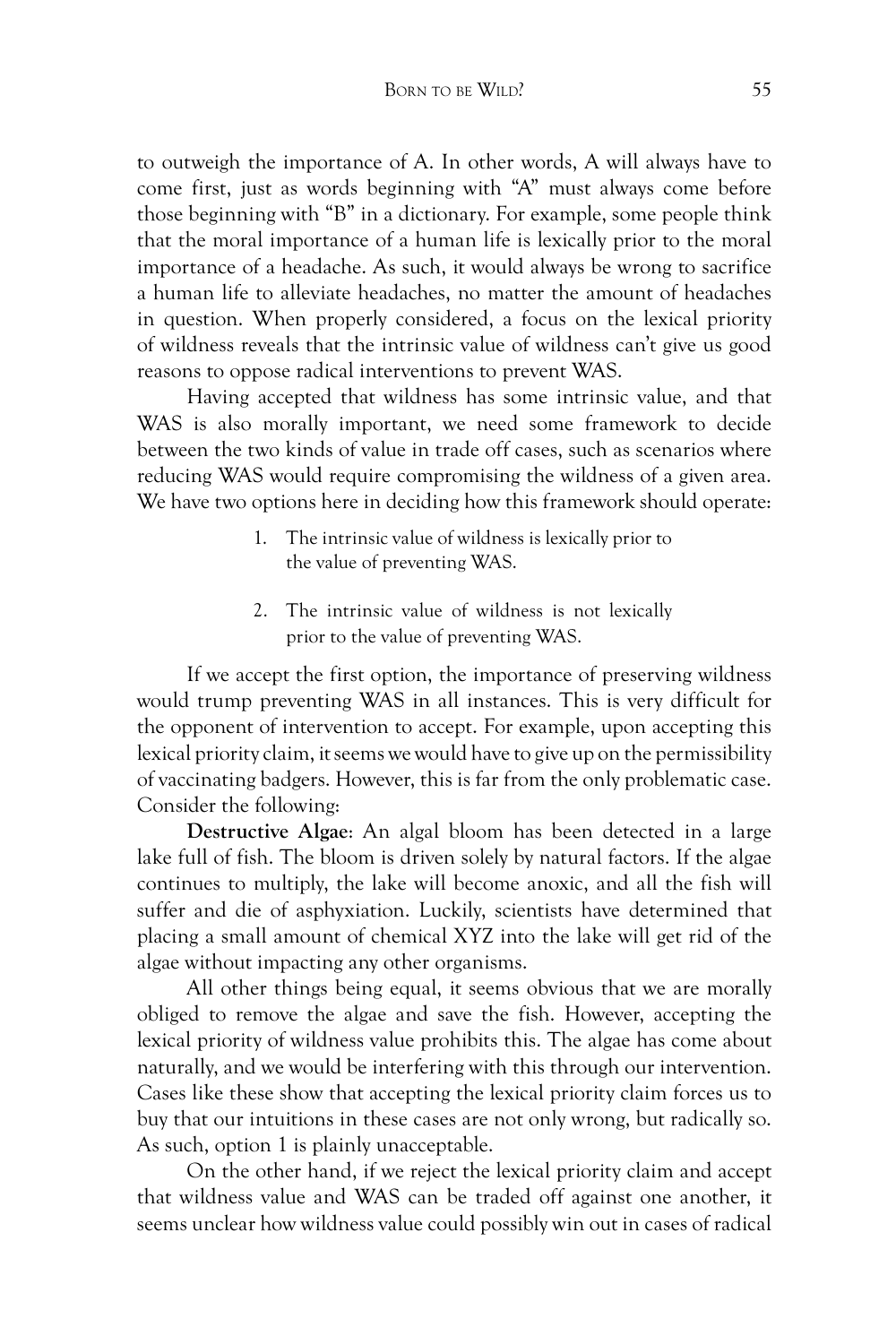intervention. Estimates vary wildly as to how many sentient animals there are in the wild, but it is obvious that the number is massive. For example, Tomasik cites an upper bound of a trillion mammals in the world at a given time, to which we must add all of the non-mammals.10 If we are to truly give the suffering of each of these animals the moral consideration it is worthy of in a way that is consistent with our intuitions in other cases, it seems ridiculous to think this can be outweighed by the contingent fact that this state of affairs was generated without human interference. In other words, if we were able to reduce the suffering of billions of animals by using gene drives to introduce genetic painkillers in the first few weeks of life (a point of high concentration of WAS), then the fact that this is disrupting a natural process surely pales in comparison to these aggregated harms. If this weren't the case, it would seem to reduce the importance of each animal's suffering to near nothing.

In cases of individual wild animal suffering, we are capable of correctly diagnosing these as being seriously morally bad. However, when we multiply the scale of the harm to cover hundreds of billions of wild animals, our intuitions do not adjust at the same rate. Our unreflective judgements are biased due to scope insensitivity.<sup>11</sup> Cognitive biases don't reflect genuine moral reasons, but rather, failures in our own processes of reasoning. If we were to appreciate the moral weight of WAS in a non-biased way, the sheer scale would mean it must win out over the value of wild nature if they are indeed comparable to one another. In other words, if our intervention into nature was in any sense proportional to the suffering we would prevent, as it would likely be in even the most radical options proposed, the value of reducing WAS would win out. Therefore, due to the lexical priority dilemma, it seems like the intrinsic value of wildness could never give a good reason why we shouldn't pursue even the most radical intervention strategies.

# **(V) Conclusion**

The intrinsic value of wildness cannot be used to oppose large-scale interventions to reduce WAS. In (I) I gave a pro-intervention argument and speculated that much of the opposition to these arguments comes from "naturalness" concerns. In (II) I showed that Regan's argument from moral agency is unsound and mislocates where the moral action is, since it does

<sup>10</sup>Tomasik, Brian, *How Many Wild Animals Are There?*, https://reducing-suffering.org/, 2009

<sup>11</sup>Yudkowsky, Eleanor, *Scope Insensitivity*, https://www.lesswrong.com/, 2007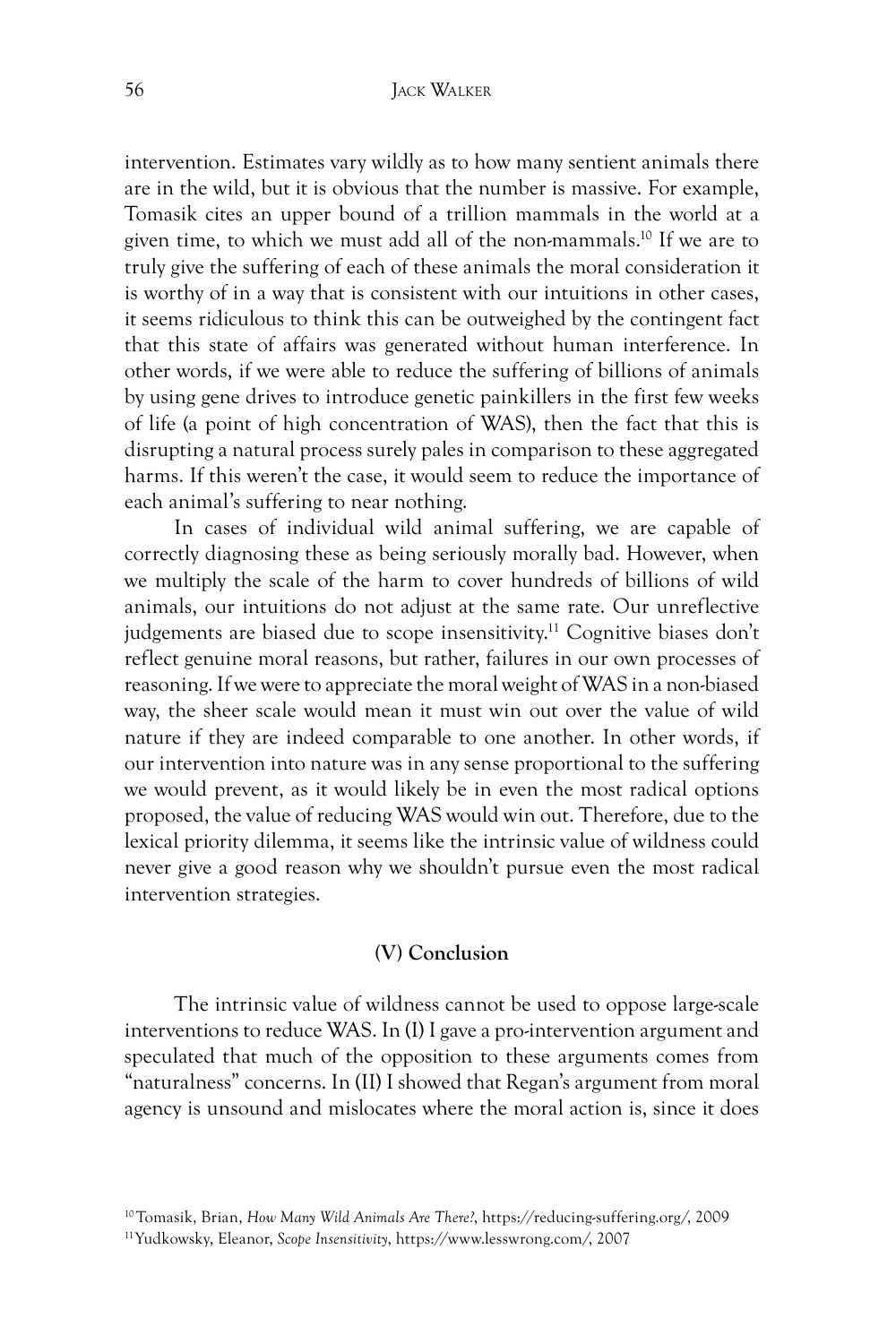not have space for agent independent reasons why things might be good or bad. In (III) I considered a stronger argument from the intrinsic value of wildness. I endorsed the conclusion that wildness has some intrinsic value and showed how this can be defended from the objection that wildness no longer exists. Finally, in (IV) I set out the lexical priority dilemma concerning how we understand the intrinsic value of wildness. Accepting the lexical priority of wildness value forces us to abandon intuitions about the permissibility of intervention in benign circumstances. If we reject the idea that wildness is lexically prior to suffering and instead accept that the two can be traded-off against one another, it seems like the suffering of trillions of sentient beings must always trump wildness value if we are to take their moral worth into account consistently. The lexical priority dilemma therefore shows that the intrinsic value of wildness cannot be usefully deployed to oppose interventions to reduce WAS.

My findings are significant because they defuse the "naturalness" intuition which we considered earlier. When operationalised and made clearer, wildness objections to intervention run into intractable difficulties. This suggests that we should reject our intuitions rather than the duty to intervene. The lexical priority dilemma is especially significant because it shows that defenders of intervention aren't forced to implausibly hold that wild nature has no intrinsic value at all. The key finding is that those seeking to reject pro-intervention arguments to reduces WAS will have to do so for reasons that do not stem from wildness concerns.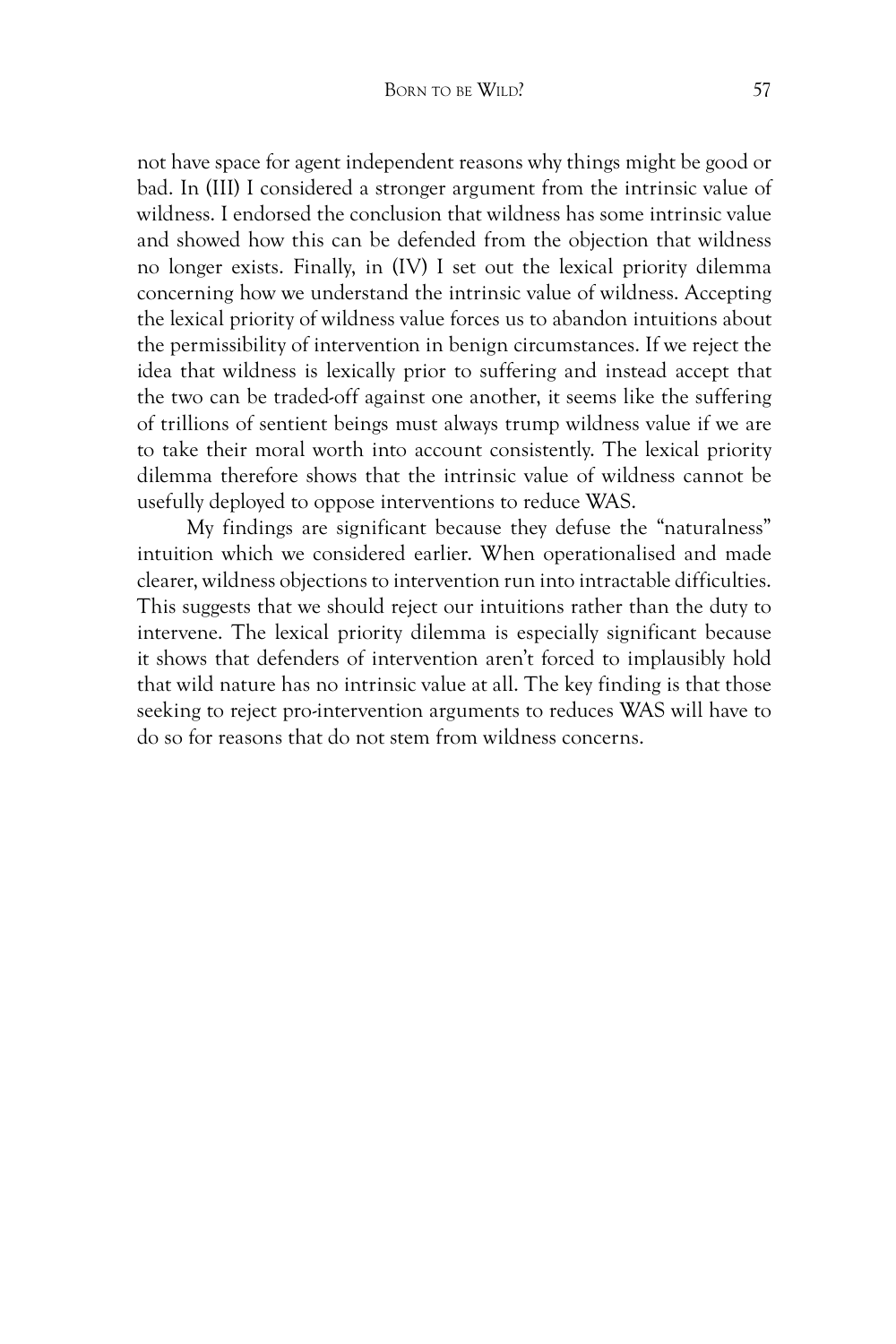# **Works Cited**

Cowen, Tyler. *Policing Nature, Environmental Ethics* 25 (2):169–182 (2003).

Delon, Nicolas and Purves, Duncan. *Wild Animal Suffering is Intractable*, Journal of Agricultural and Environmental Ethics, 2018.

Fischer, Bob. *Animal Ethics: A Contemporary Introduction*, Routledge, 2021.

Hettinger, Ned. *Age of Man Environmentalism and Respect for an Independent Nature*, Ethics, Policy and Environment, 2021.

———. *Naturalness, Wild Animal Suffering and Palmer on Laissez-Faire*, The Ethics Forum, 2018.

Horta, Oscar. *Concern for Wild Animal Suffering and the Environment: What are the Limits of Disagreement?*, The Ethics Forum, 2018.

- Johannsen, Kyle. *Defending Wild Animal Ethics*, Philosophia, Forthcoming.
- ———. *Précis of Wild Animal Ethics*, Philosophia, Forthcoming.
- ———. *Wild Animal Ethics: The Moral and Political Problem of Wild Animal Suffering*, Routledge, 2021.

Kianpour, Connor and Paez, Eze. *Red in Tooth and Claw No More: Animal Rights and the Permissibility to Redesign Nature*, Environmental Values, 2021.

Langton, Rae. *Objective and Unconditioned Value*, Philosophical Review, 2007.

McMahan, Jeff. *The Moral Problem of Predation in Philosophy Comes to Dinner: Arguments on the Ethics of Eating*, (eds.) A. Chignell, T. Cuneo, & M.C. Halteman, Routledge, (2016).

- Moore, G. E. *The Conception of Intrinsic Value in his Philosophical Studies*, 1922.
- Palmer, Clare. *The Value of Wild Nature: Comments on Kyle Johannsen's 'Wild Animal Ethics'*, Philosophia, Forthcoming.
- Pearce, David. *A Welfare State for Elephants? A Case Study of Compassionate Stewardship*, Relations Beyond Anthropocentrism, 2015.
- Regan, Tom. *The Case for Animal Rights*, University of California Press, 1983 Singer, Peter, *Animal Liberation*, Avon Books, 1977.
- Singer, Peter. Famine, *Affluence and Morality*, Philosophy and Public Affairs, 1972.
- Stuart Mill, John. *On Nature in his Three Essays on Religion*, New York, American Mathematical Society, 1874.
- Tomasik, Brian. *How Many Wild Animals Are There?* in his Essays on Reducing Suffering, https://reducing-suffering.org/, 2009.